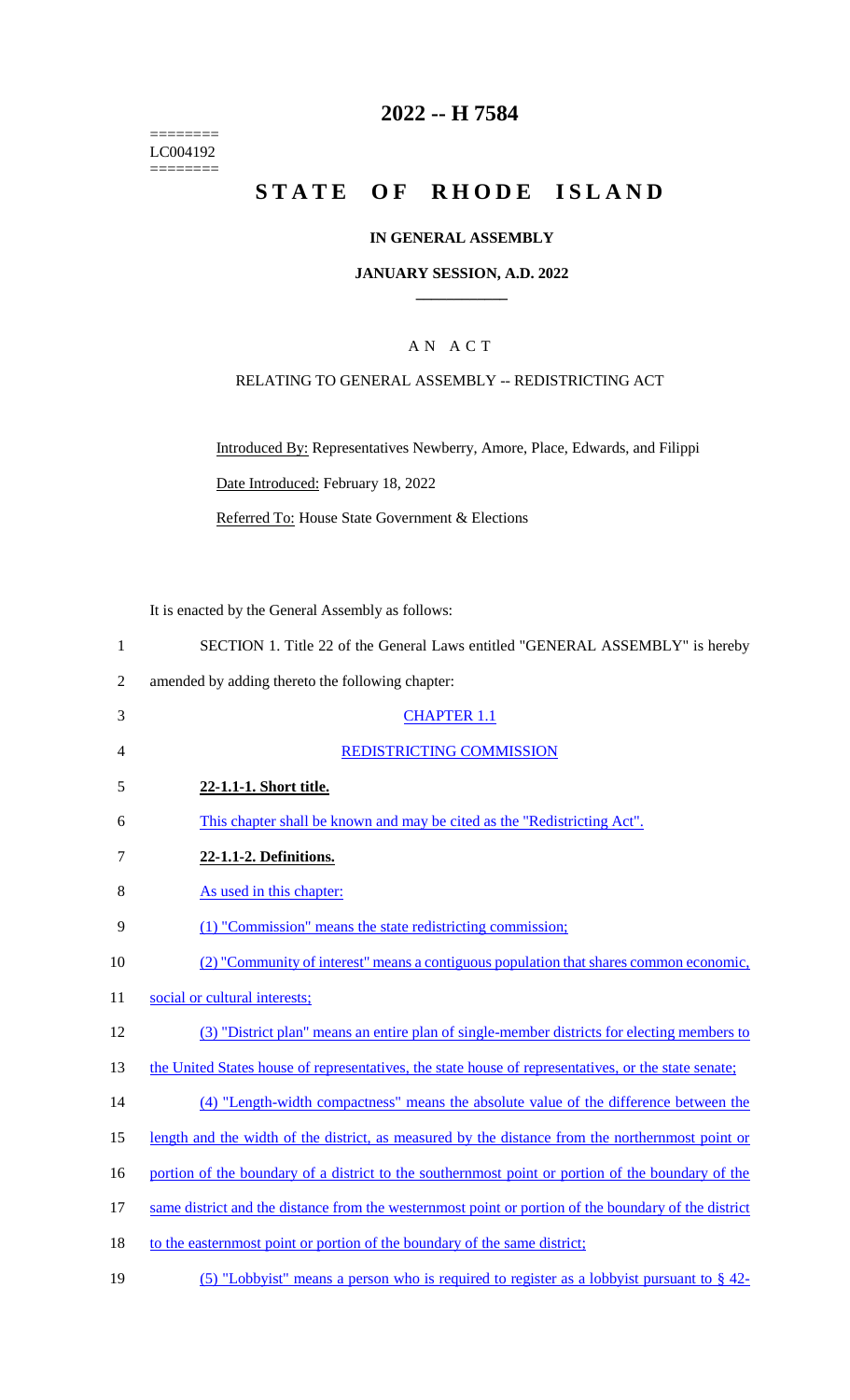$1 \frac{139.1-4}{3}$ 

| $\mathbf{2}$   | (6) "Perimeter compactness" means the distance needed to traverse the perimeter boundary            |
|----------------|-----------------------------------------------------------------------------------------------------|
| 3              | of a district;                                                                                      |
| $\overline{4}$ | (7) "Political party" means a political party as defined by $\S 17$ -1-2; and                       |
| 5              | (8) "Public official" means a person elected to an office of the executive or legislative           |
| 6              | branch of the state.                                                                                |
| $\overline{7}$ | 22-1.1-3. State redistricting commission created -- Membership -- Terms.                            |
| 8              | (a) The "state redistricting commission" is created.                                                |
| 9              | (b) The commission is comprised of seven (7) members, appointed as follows:                         |
| 10             | (1) One commissioner appointed by the speaker of the house of representatives;                      |
| 11             | (2) One commissioner appointed by the minority leader of the house of representatives;              |
| 12             | (3) One commissioner appointed by the president of the senate;                                      |
| 13             | (4) One commissioner appointed by the minority leader of the senate;                                |
| 14             | (5) Two (2) commissioners appointed by the state ethics commission, who shall not be                |
| 15             | members of the largest or second largest political parties in the state; and                        |
| 16             | (6) One commissioner appointed by the state ethics commission, who shall be a retired               |
| 17             | justice of the Rhode Island supreme court, or a retired judge of the Rhode Island superior court,   |
| 18             | and who shall chair the commission.                                                                 |
| 19             | (c) Commissioners shall be appointed not later than April 1, 2031 and August 1 of each              |
| 20             | year ending in the number zero thereafter and shall serve until a district plan for each of Rhode   |
| 21             | Island's congressional districts, the house of representatives, and the senate is passed by the     |
| 22             | legislature and approved by the governor and any legal challenges to the district plans, including  |
| 23             | appeals, if any, have been resolved.                                                                |
| 24             | (d) When any member of the commission dies, resigns or no longer has the qualifications             |
| 25             | required for the commissioner's original appointment, that commissioner's position on the           |
| 26             | commission becomes vacant and the chair shall notify the original appointing authority of the       |
| 27             | yacant position. The vacancy shall be filled by appointment by the original appointing authority no |
| 28             | later than fifteen (15) days following notification of the vacancy.                                 |
| 29             | (e) The commission shall meet as necessary to carry out its duties pursuant to this chapter.        |
| 30             | (f) Commissioners are entitled to receive per diem and mileage reimbursement and shall              |
| 31             | receive no other compensation, perquisite or allowance.                                             |
| 32             | 22-1.1-4. Commissioners -- Qualifications -- Limitations.                                           |
| 33             | (a) To qualify for appointment to the commission, a person shall:                                   |
| 34             | (1) Be a qualified elector of Rhode Island; and                                                     |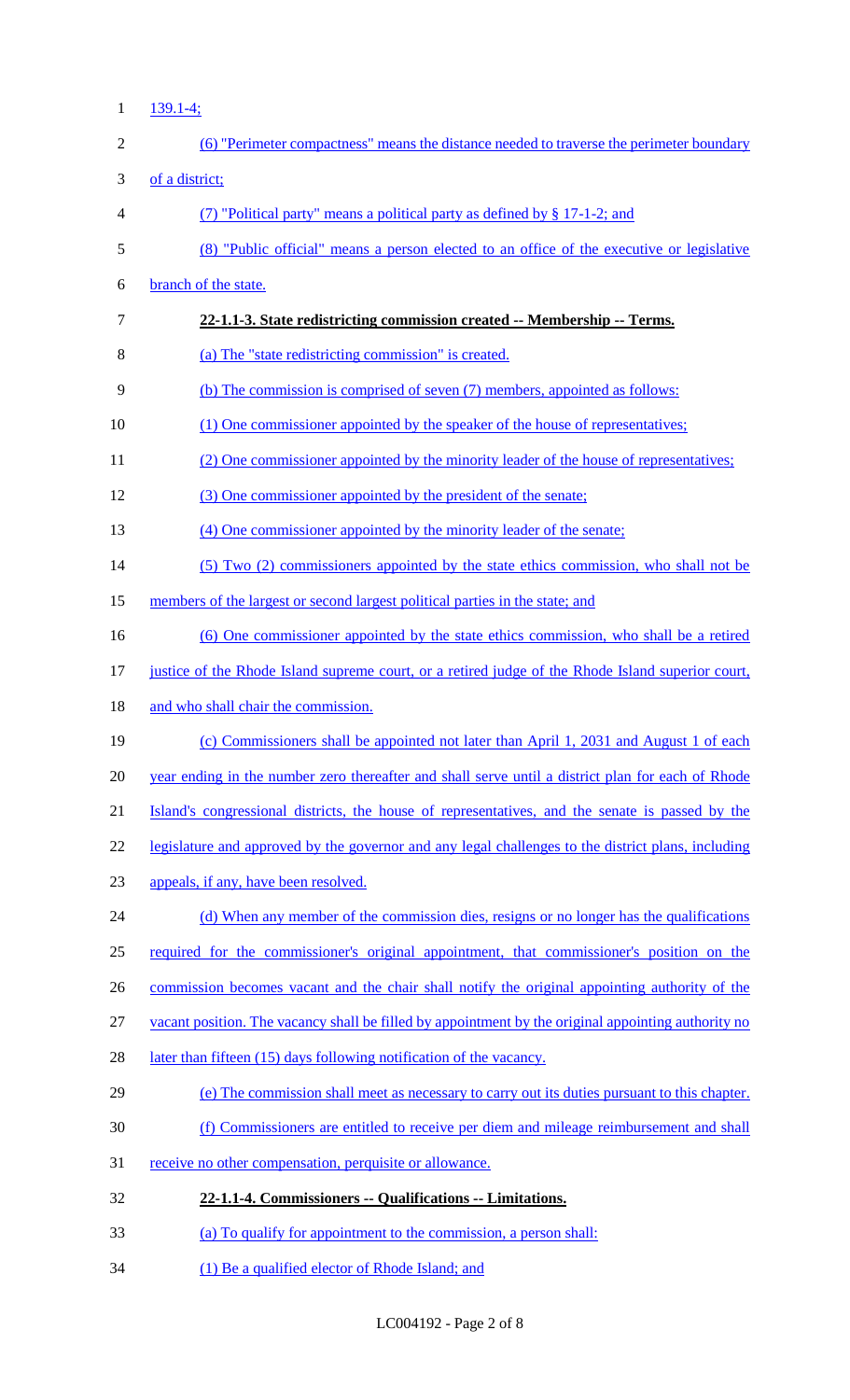| $\mathbf{1}$   | (2) Not be, or in the two (2) years prior to appointment have been, in Rhode Island, any of       |
|----------------|---------------------------------------------------------------------------------------------------|
| $\overline{c}$ | the following:                                                                                    |
| 3              | $(i)$ A public official;                                                                          |
| 4              | (ii) A candidate for public office;                                                               |
| 5              | (iii) A lobbyist;                                                                                 |
| 6              | (iv) An office holder in a political party at the state or federal level;                         |
| 7              | $(v)$ A relative in the first degree of consanguinity of a member of congress, the house of       |
| 8              | representatives or the senate; or                                                                 |
| 9              | (vi) An employee of congress or the state legislature.                                            |
| 10             | (b) Before entering upon the duties of the office of commissioner, a commissioner shall           |
| 11             | review this chapter and take the oath of office, as provided in the constitution of Rhode Island. |
| 12             | 22-1.1-5. Commission -- Powers and duties.                                                        |
| 13             | (a) Beginning April 1, 2031, and every August 1 of each year ending in the number zero            |
| 14             | thereafter, the commission shall:                                                                 |
| 15             | (1) No later than October 15, 2031, and every September 1 of each year ending in the              |
| 16             | number one thereafter, adopt three (3) to five (5) district plans for each of:                    |
| 17             | (i) Rhode Island's congressional districts;                                                       |
| 18             | (ii) The house of representatives; and                                                            |
| 19             | (iii) The senate.                                                                                 |
| 20             | (2) Adopt rules to govern the operation of the commission;                                        |
| 21             | (3) Hold no fewer than six (6) public meetings either virtually or in various counties of the     |
| 22             | state before issuing the district plans as proposed rules for public comment;                     |
| 23             | (4) Hold no fewer than six (6) public rule hearings, either virtually or in various counties      |
| 24             | of the state, for the purpose of adopting district plans;                                         |
| 25             | (5) Conduct all meetings pursuant to the requirements of chapter 46 of title 42 ("open            |
| 26             | meetings");                                                                                       |
| 27             | (6) Contract for legal and technical assistance in the creation of alternative district plans;    |
| 28             | and                                                                                               |
| 29             | (7) Compile, index, maintain and provide public access to the commission's record for each        |
| 30             | district plan it adopts.                                                                          |
|                |                                                                                                   |
| 31             | (b) Beginning April 1, 2031, and every August 1 of each year ending in the number zero            |
| 32             | thereafter, the commission may:                                                                   |
| 33             | (1) Develop, adopt and promulgate the rules for public hearings; and                              |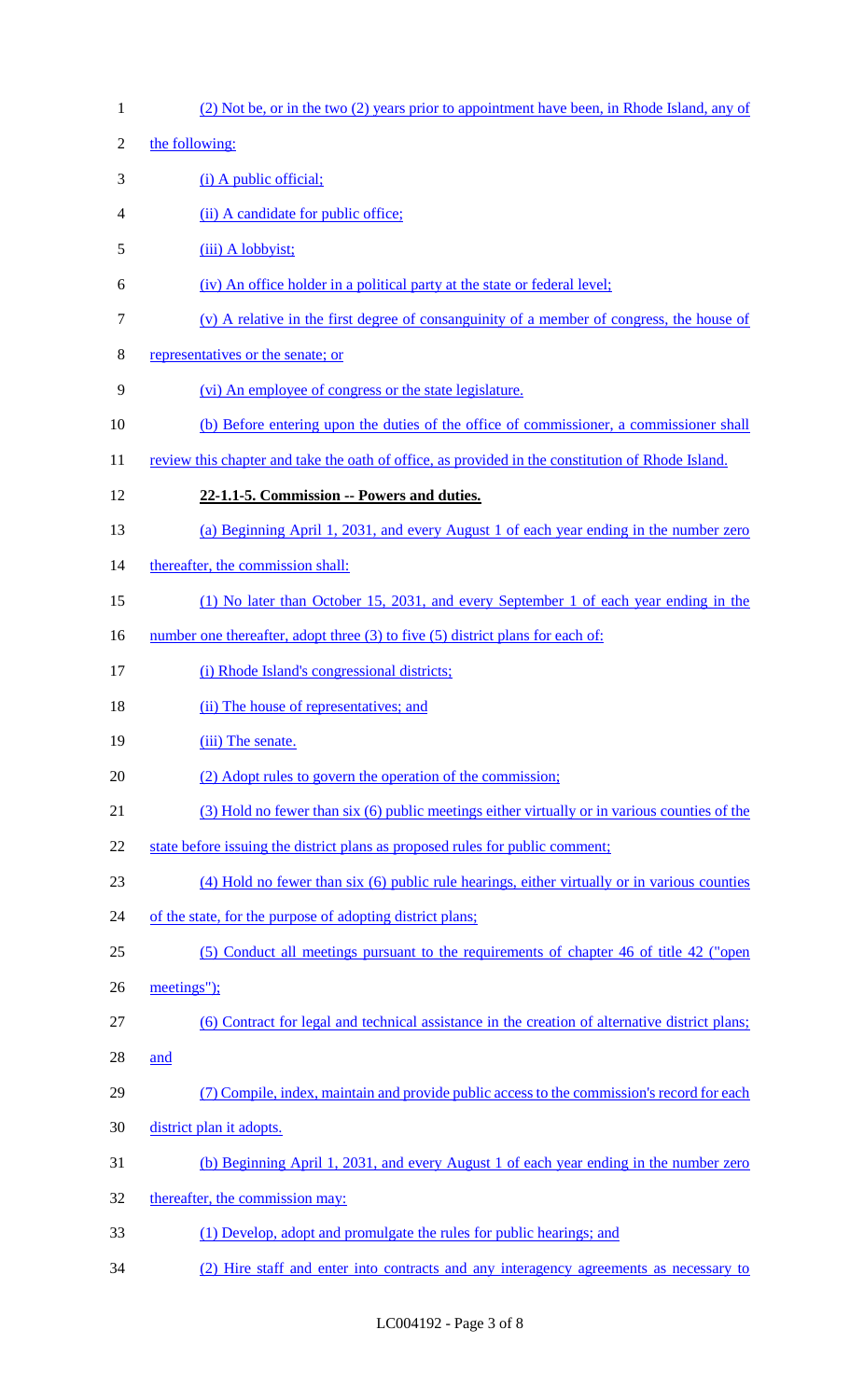- 1 accomplish the duties set forth in this section. **22-1.1-6. Commission meetings before proposing district plans.**
- (a) Before the commission issues proposed district plans for public comment, the
- commission shall hold no fewer than six (6) public meetings at which the commission shall receive
- testimony, documents and information regarding the identification of communities of interest and
- other testimony, documents and information regarding the creation of district plans. The
- 7 commission shall provide the public with notice not later than thirty (30) days before these
- meetings, and the notice shall include information about how the public may participate and submit
- testimony, documents and information. The commission shall hold meetings either virtually or in
- 10 various regions across the state, and in each of the five (5) counties of the state.
- (b) The commission shall compile, index, maintain and provide public access to all
- testimony, documents and information received in the meetings conducted before issuing proposed
- 13 district plans, for public comment.

# 14 (c) The proposed district plans, that the commission issues for public comment, shall be

15 based, in part, on the testimony, documents and information received.

# **22-1.1-7. District plans -- Requirements and prohibitions.**

- (a) When proposing or adopting district plans, the commission shall:
- 18 (1) Create district plans composed of single-member districts;
- (2) Create district plans composed of contiguous territory; provided that, districts that meet
- only at the points of adjoining corners are not contiguous; and
- 21 (3) Comply with all applicable federal laws.
- (b) When proposing or adopting district plans, the commission may use, rely upon or
- reference the most recent federal decennial census data provided by the United States census bureau
- as well as other reliable sources of demographic data, as determined by a majority of the
- commission.
- 26 (c) When proposing or adopting district plans, the commission shall not:
- (1) Propose or adopt district plans to favor a political party or incumbent;
- (2) Use, rely upon or reference partisan data, such as voting history or party registration
- 29 data; provided that, voting history in elections may be considered to ensure that the district plan
- complies with applicable federal law;
- (3) Create district plans to intentionally dilute the representation of communities of interest; or
- (4) Create district plans to intentionally preserve the cores of existing districts; provided,
- however, that district plans may intentionally preserve the cores of existing districts as long as the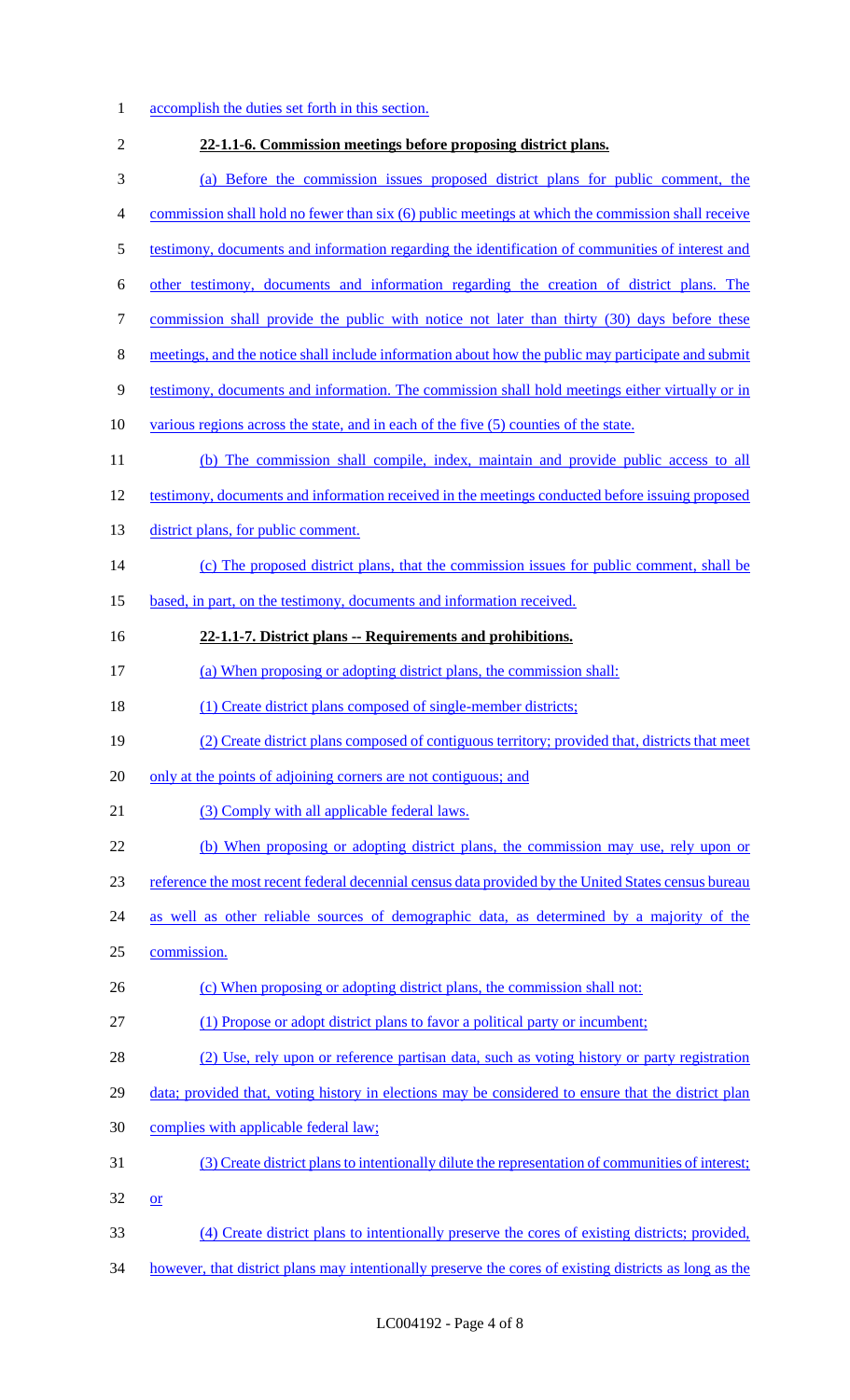- 1 district plan meets all other requirements provided by this section.
- 2 (d) When proposing or adopting district plans for congressional districts, the commission
- 3 shall ensure that congressional districts are as equal in population as practicable.
- 4 (e) When proposing or adopting district plans for the house of representatives, and the
- 5 senate, the commission shall create districts that are as close to equal in population as possible;
- 6 provided that, any deviation from equal population across districts shall not exceed plus or minus
- 7 five percent (5%) and shall be based on:
- 8 (1) Compliance with applicable federal law;
- 9 (2) Consideration of tribal government;
- 10 (3) The avoidance of diluting the representation of communities of interest;
- 11 (4) The avoidance of fragmenting governmental subdivisions; or
- 12 (5) The preservation of the core of existing districts; provided that, the district plan meets
- 13 all other requirements provided by this section.
- 14 (f) When a district plan satisfies all of the requirements provided by this section, the
- 15 commission shall adopt those district plans, that are most compact, as determined by a measure of
- 16 length-width compactness or perimeter compactness. The absolute compactness values computed
- 17 for individual districts may be cumulated for all districts in a plan to compare the overall
- 18 compactness of two (2) or more alternative redistricting plans for the state or for a portion of the
- 19 state. The total perimeter distance computed for individual districts may be cumulated for all
- 20 districts in a plan to compare the overall compactness of two (2) or more alternative redistricting
- 21 plans for the state or for a portion of the state.
- 22 (g) Based on length-width compactness, a district shall be most compact when the length
- 23 of the district and the width of the district are equal.
- 24 **22-1.1-8. Commission adoption of district plans.**
- 25 The commission shall adopt three (3) to five (5) district plans for each of Rhode Island's
- 26 congressional districts, the house of representatives, or the senate at an open meeting. After the
- 27 commission adopts the district plans, the commission shall:
- 28 (1) Provide written evaluations of each district plan that address the satisfaction of the
- 29 requirements set forth in this chapter, the ability of racial and language minorities to elect
- 30 candidates of their choice, a measure of partisan fairness and the preservation of communities of
- 31 interest; and
- 32 (2) Indicate which district plan for each of Rhode Island's congressional districts, the house
- 33 of representatives and the senate, best satisfies the requirements of § 22-1.1-7. The commission
- 34 shall explain its selection for each indicated district plan in the written evaluation accompanying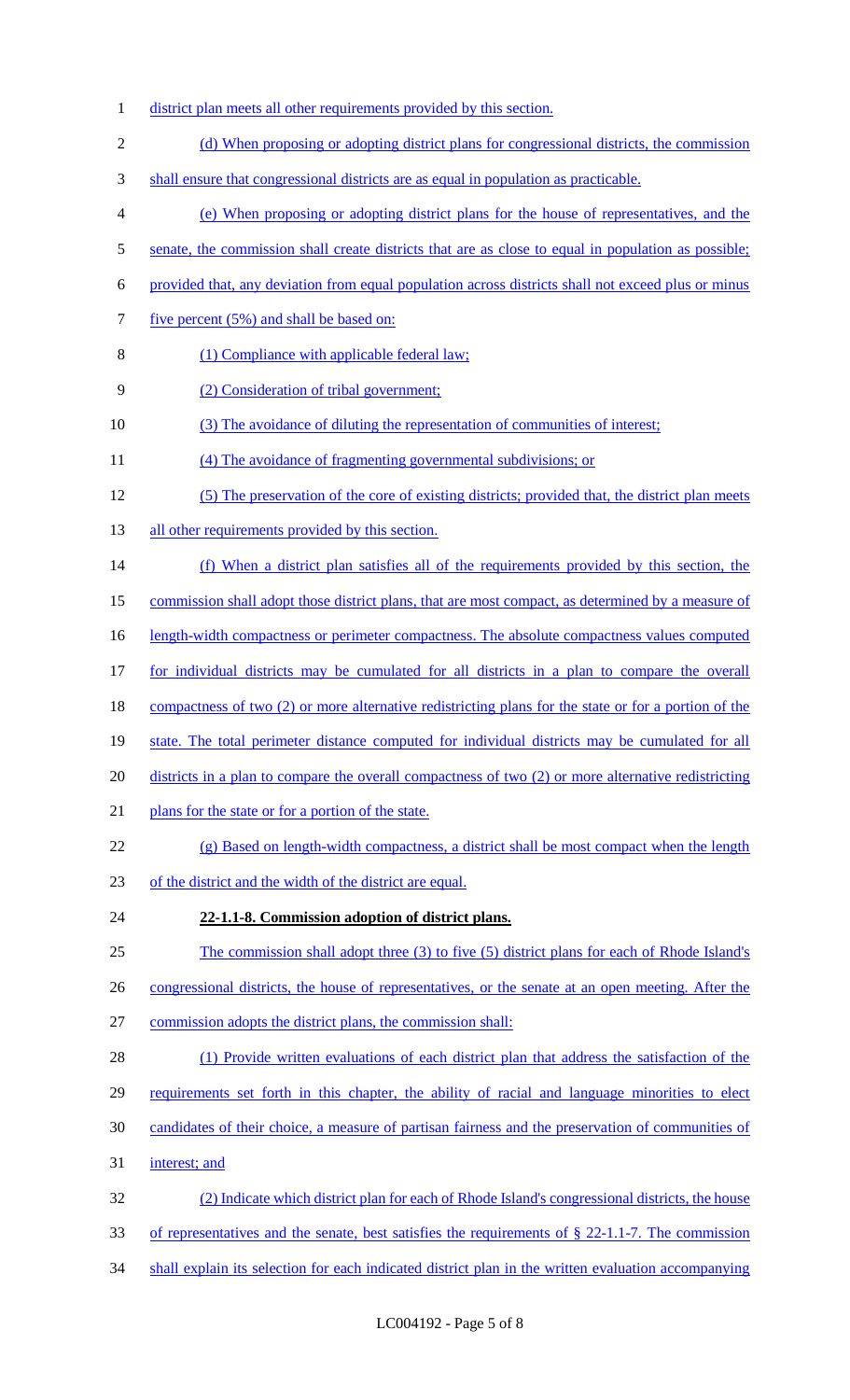- 1 the indicated district plan.
- 2 **22-1.1-9. Legislative selection of district plans.**  3 (a) The commission shall deliver its adopted district plans for Rhode Island's congressional 4 districts, the house of representatives and the senate, all accompanying written evaluations and all 5 accompanying concise explanatory statements to the secretary of the senate and the clerk of the 6 house by October 15, 2031, and every September 1 of each year ending in the number one 7 thereafter. 8 (b) The legislature may select one district plan from each set of district plans and pass the 9 selected district plans without amendment and present the plans to the governor for approval. 10 (c) If the legislature does not select one district plan, from any one set of district plans, 11 pursuant to subsection (b) of this section, then the legislature shall select, pass without amendment 12 and present to the governor for approval, the district plan for that set that the commission indicated 13 best satisfies the requirements of § 22-1.1-7. 14 **22-1.1-10. Judicial review.**  15 (a) A person who submitted data, views, or arguments, orally or in writing, at a public 16 hearting conducted by the commission may file a notice of appeal in the supreme court asking for a 17 review of any district plan adopted by the commission. A notice of appeal shall be filed within 18 thirty (30) days after the commission adopts the district plan being appealed. The notice of appeal 19 shall name the commission as appellee and shall identify the district plan from which the appeal is 20 taken. A person who submitted data, views, or arguments, orally or in writing, at a public rule 21 hearing conducted by the commission and whose rights may be directly affected by the appeal may 22 appear and become a party, or the supreme court may, upon proper notice, order any person to be 23 joined as a party. 24 (b) Upon the filing of a notice of appeal, the appellant shall cause a copy of the notice of 25 appeal to be served upon the commission in the manner prescribed by the supreme court rules of 26 appellate procedure. Within thirty (30) days after service of the notice of appeal or such further 27 time as the supreme court may specify, the commission shall certify to the supreme court the 28 complete commission rulemaking record; provided that, the parties and the commission may 29 stipulate that only a specified portion of the commission rulemaking record shall be certified to the 30 supreme court for review on appeal. 31 (c) The appeal shall be heard on the commission rulemaking record, and the supreme court 32 shall not permit the introduction of new evidence addressed to any of the issues presented at the 33 hearing before the commission. 34 (d) The burden shall be on the appellant to show that the district plan appealed from,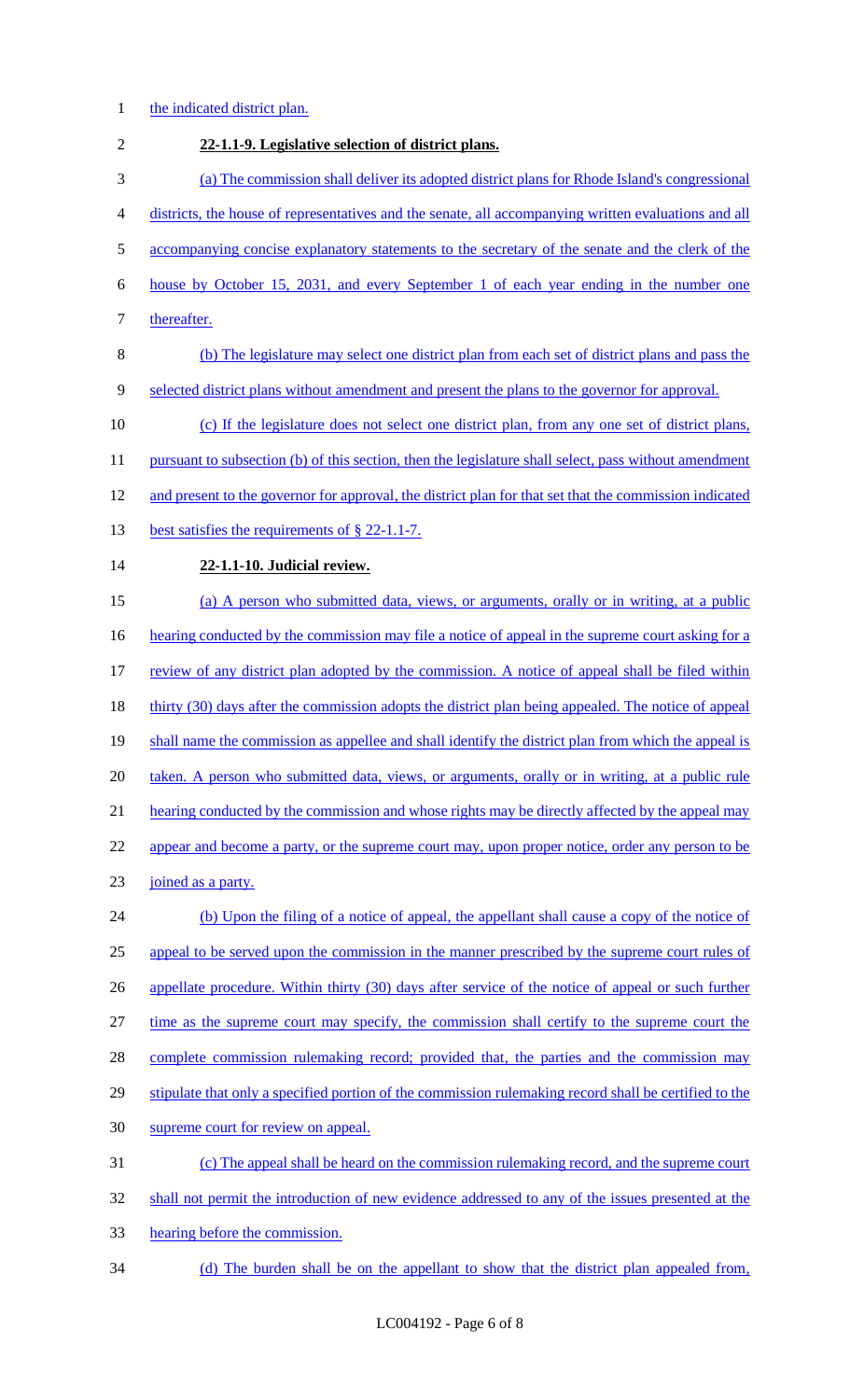- 1 violates applicable law, is arbitrary or capricious or is not supported by substantial evidence.
- 2 (e) The supreme court shall have no power to modify the district plan appealed from, but
- 3 shall either affirm or annul and vacate the same. If the supreme court either affirms or annuls a
- 4 district plan, the supreme court may remand the matter to the commission for any further necessary
- 5 administrative proceedings. Proceedings in the supreme court shall be governed by the provisions
- 6 of this chapter and by the supreme court rules of appellate procedure.
- 7 (f) During the pendency of an appeal, the supreme court in its discretion may stay or
- 8 suspend adoption by the legislature of any district plan subject to appeal.
- 9 (g) The supreme court shall not award fees to the prevailing party unless required by federal
- 10 <u>law.</u>
- 11 SECTION 2. This act shall take effect upon passage or June 30, 2022, whichever date is
- 12 later.

#### ======== LC004192 ========